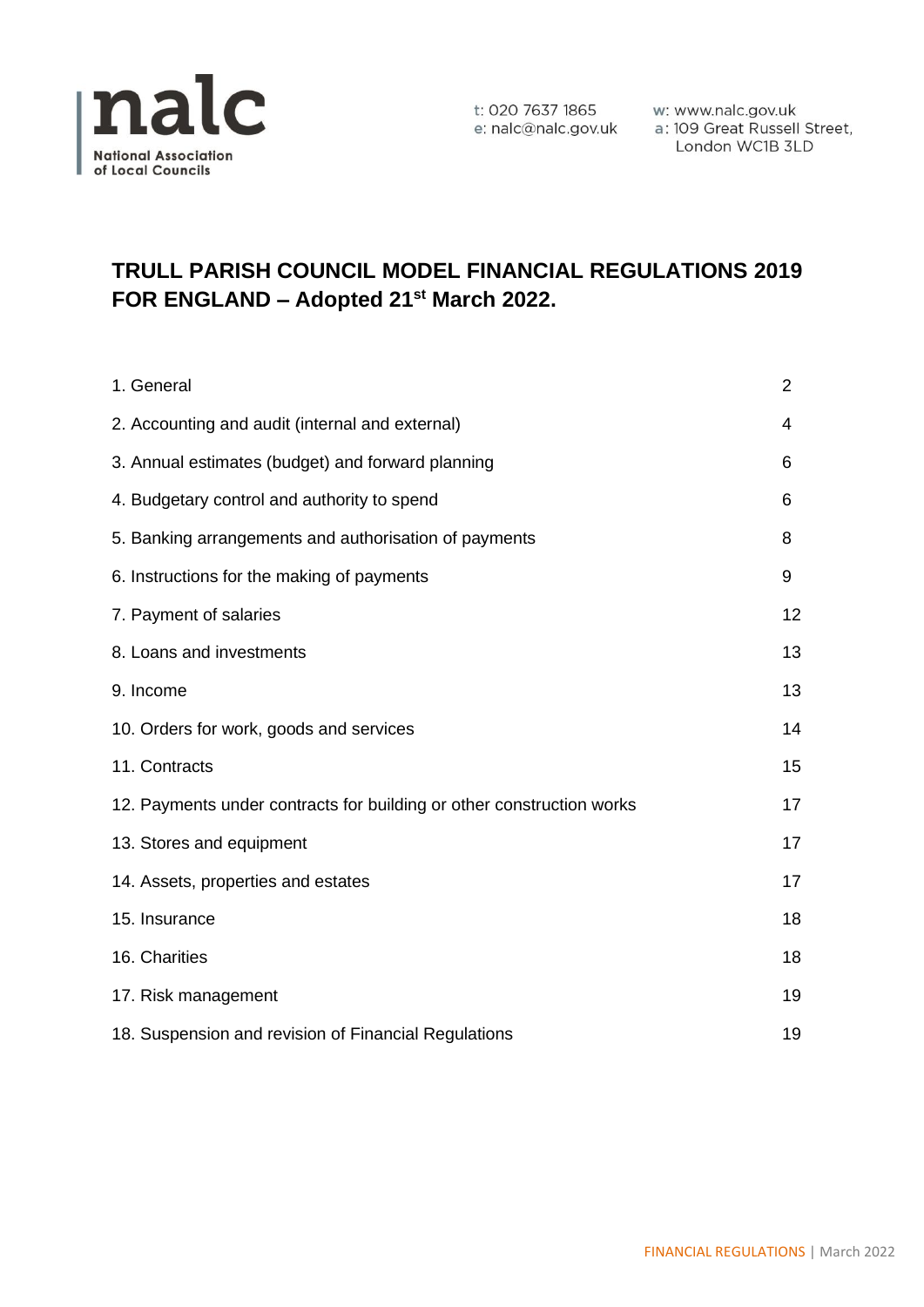

t: 020 7637 1865 e: nalc@nalc.gov.uk

w: www.nalc.gov.uk a: 109 Great Russell Street, London WC1B 3LD

These Financial Regulations were adopted by the council at its meeting held on March 15<sup>th</sup> 2021.

## **1. General**

1.1. These financial regulations govern the conduct of financial management by the council and may only be amended or varied by resolution of the council. Financial regulations are one of the council's three governing policy documents providing procedural guidance for members and officers. Financial regulations must be observed in conjunction with the council's standing orders<sup>1</sup> and any individual financial regulations relating to contracts.

1.2. The council is responsible in law for ensuring that its financial management is adequate and effective and that the council has a sound system of internal control which facilitates the effective exercise of the council's functions, including arrangements for the management of risk.

1.3. The council's accounting control systems must include measures:

- for the timely production of accounts;
- that provide for the safe and efficient safeguarding of public money;
- to prevent and detect inaccuracy and fraud; and
- identifying the duties of officers.

1.4. These financial regulations demonstrate how the council meets these responsibilities and requirements.

1.5. At least once a year, prior to approving the Annual Governance Statement, the council must review the effectiveness of its system of internal control which shall be in accordance with proper practices.

1.6. Deliberate or wilful breach of these Regulations by an employee may give rise to disciplinary proceedings.

1.7. Members of council are expected to follow the instructions within these Regulations and not to entice employees to breach them. Failure to follow instructions within these Regulations brings the office of councillor into disrepute.

1.8. The Responsible Financial Officer (RFO) holds a statutory office to be appointed by the council. The Clerk has been appointed as RFO for this council and these regulations will apply accordingly.

<sup>&</sup>lt;sup>1</sup> Model Standing Orders for Councils (2018 Edition) is available from NALC (©NALC 2018)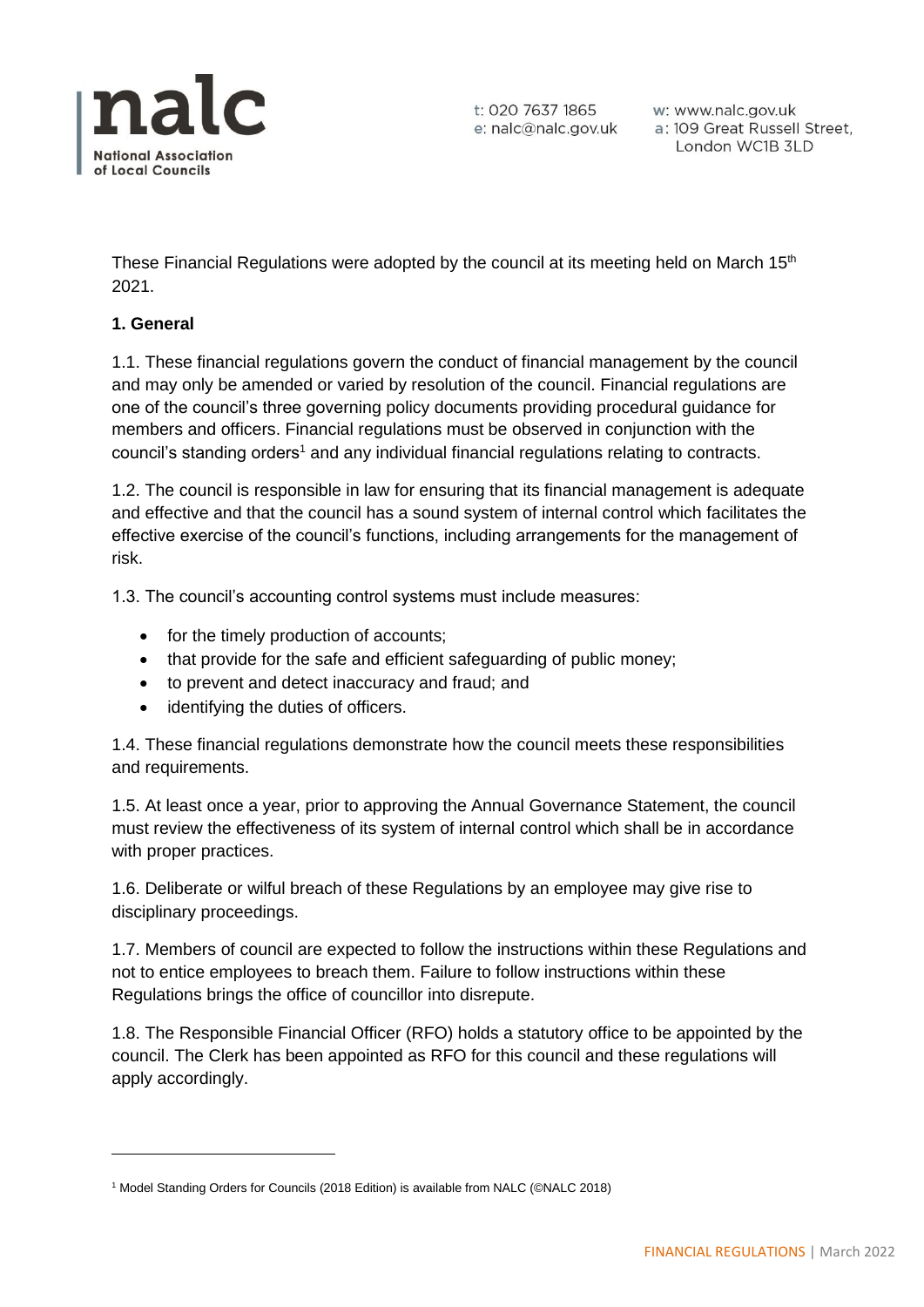

t: 020 7637 1865 w: www.nalc.gov.uk<br>e: nalc@nalc.gov.uk a: 109 Great Russell Street, London WC1B 3LD

1.9. The RFO;

- acts under the policy direction of the council;
- administers the council's financial affairs in accordance with all Acts, Regulations and proper practices;
- determines on behalf of the council its accounting records and accounting control systems;
- ensures the accounting control systems are observed;
- maintains the accounting records of the council up to date in accordance with proper practices;
- assists the council to secure economy, efficiency and effectiveness in the use of its resources; and
- produces financial management information as required by the council.

1.10. The accounting records determined by the RFO shall be sufficient to show and explain the council's transactions and to enable the RFO to ensure that any income and expenditure account and statement of balances, or record of receipts and payments and additional information, as the case may be, or management information prepared for the council from time to time comply with the Accounts and Audit Regulations.

1.11. The accounting records determined by the RFO shall in particular contain:

- entries from day to day of all sums of money received and expended by the council and the matters to which the income and expenditure or receipts and payments account relate;
- a record of the assets and liabilities of the council: and
- wherever relevant, a record of the council's income and expenditure in relation to claims made, or to be made, for any contribution, grant or subsidy.

1.12. The accounting control systems determined by the RFO shall include:

- procedures to ensure that the financial transactions of the council are recorded as soon as reasonably practicable and as accurately and reasonably as possible;
- procedures to enable the prevention and detection of inaccuracies and fraud and the ability to reconstruct any lost records;
- identification of the duties of officers dealing with financial transactions and division of responsibilities of those officers in relation to significant transactions;
- procedures to ensure that uncollectable amounts, including any bad debts are not submitted to the council for approval to be written off except with the approval of the RFO and that the approvals are shown in the accounting records; and
- measures to ensure that risk is properly managed.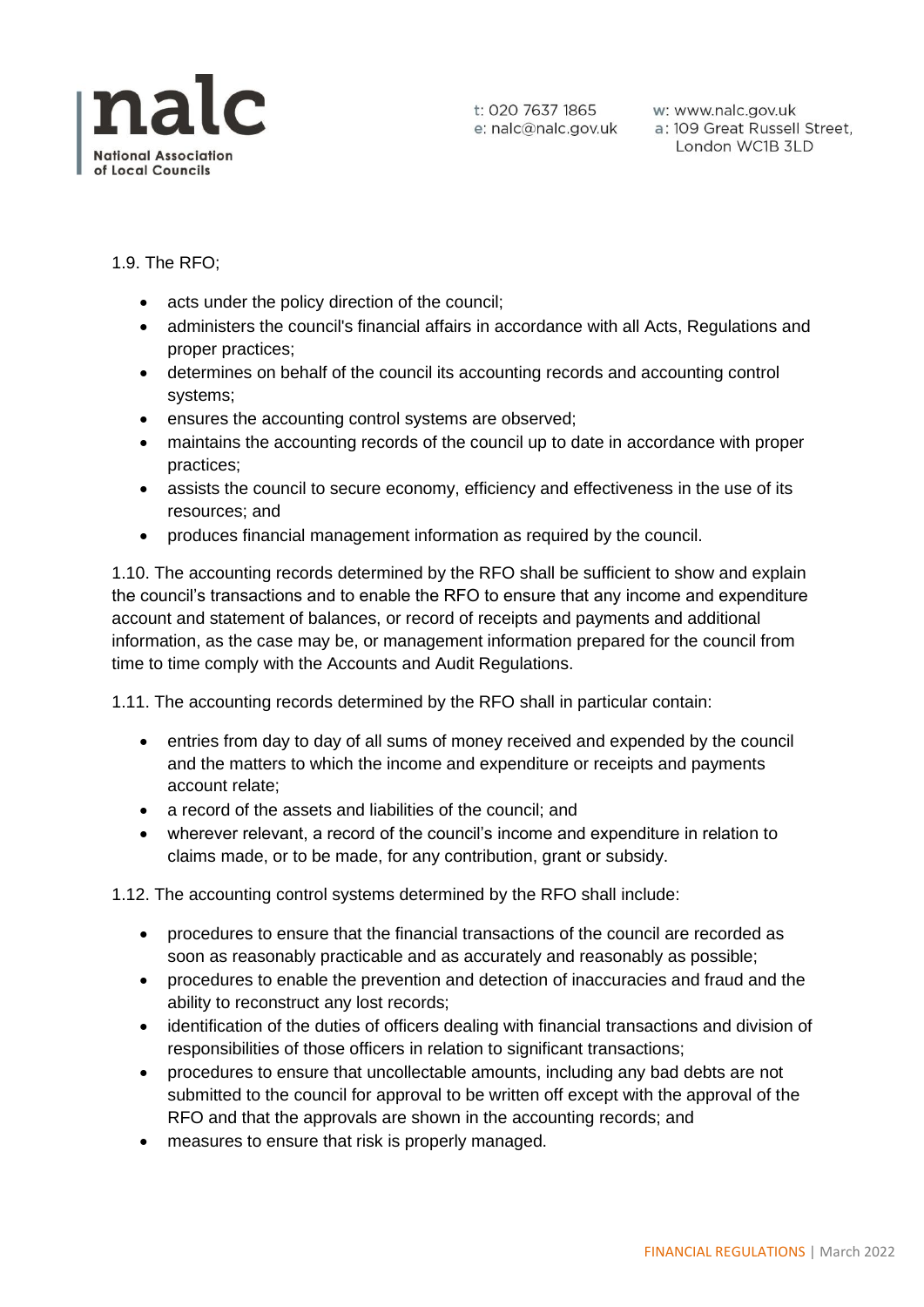

1.13. The council is not empowered by these Regulations or otherwise to delegate certain specified decisions. In particular any decision regarding:

- setting the final budget or the precept (council tax requirement);
- approving accounting statements;
- approving an annual governance statement;
- borrowing;
- writing off bad debts;
- declaring eligibility for the General Power of Competence; and
- addressing recommendations in any report from the internal or external auditors, shall be a matter for the full council only.

1.14. In addition, the council must:

- determine and keep under regular review the bank mandate for all council bank accounts;
- approve any grant or a single commitment in excess of [£5,000]; and
- in respect of the annual salary for any employee have regard to recommendations about annual salaries of employees made by the relevant committee in accordance with its terms of reference.

1.15. In these financial regulations, references to the Accounts and Audit Regulations or 'the regulations' shall mean the regulations issued under the provisions of section 27 of the Audit Commission Act 1998, or any superseding legislation, and then in force unless otherwise specified.

In these financial regulations the term 'proper practice' or 'proper practices' shall refer to guidance issued in *Governance and Accountability for Local Councils - a Practitioners' Guide (England)* issued by the Joint Practitioners Advisory Group (JPAG), available from the websites of NALC and the Society for Local Council Clerks (SLCC).

### **2. Accounting and audit (internal and external)**

2.1. All accounting procedures and financial records of the council shall be determined by the RFO in accordance with the Accounts and Audit Regulations, appropriate guidance and proper practices.

2.2. On a regular basis, at least once in each quarter, and at each financial year end, a member other than the Chairman shall be appointed to verify bank reconciliations (for all accounts) produced by the RFO. The member shall sign the reconciliations and the original bank statements (or similar document) as evidence of verification. This activity shall on conclusion be reported, including any exceptions, to and noted by the council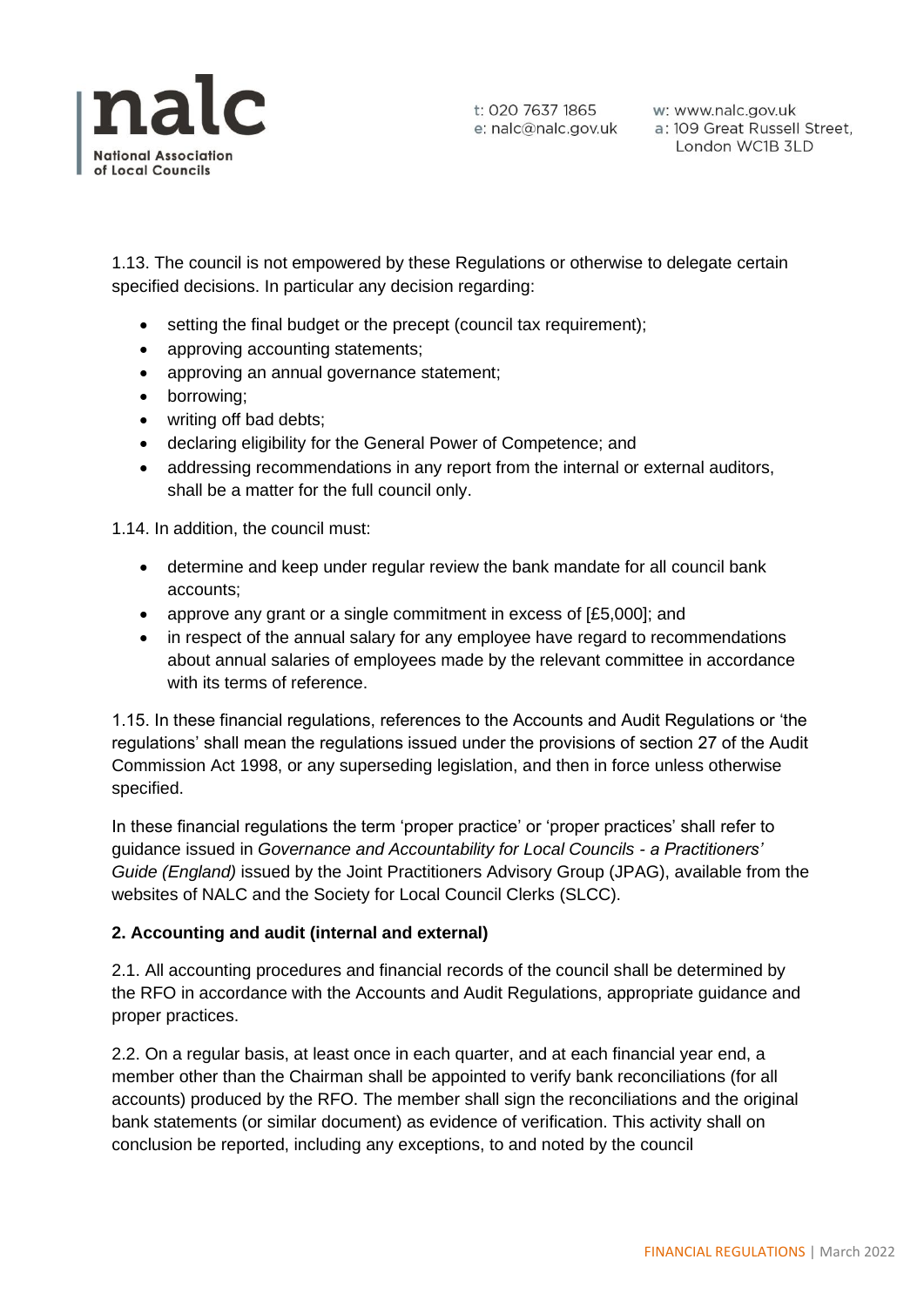

2.3. The RFO shall complete the annual statement of accounts, annual report, and any related documents of the council contained in the Annual Return (as specified in proper practices) as soon as practicable after the end of the financial year and having certified the accounts shall submit them and report thereon to the council within the timescales set by the Accounts and Audit Regulations.

2.4. The council shall ensure that there is an adequate and effective system of internal audit of its accounting records, and of its system of internal control in accordance with proper practices. Any officer or member of the council shall make available such documents and records as appear to the council to be necessary for the purpose of the audit and shall, as directed by the council, supply the RFO, internal auditor, or external auditor with such information and explanation as the council considers necessary for that purpose.

2.5. The internal auditor shall be appointed by and shall carry out the work in relation to internal controls required by the council in accordance with proper practices.

2.6. The internal auditor shall:

- be competent and independent of the financial operations of the council;
- report to council in writing, or in person, on a regular basis with a minimum of one annual written report during each financial year;
- to demonstrate competence, objectivity and independence, be free from any actual or perceived conflicts of interest, including those arising from family relationships; and
- has no involvement in the financial decision making, management or control of the council

2.7. Internal or external auditors may not under any circumstances:

- perform any operational duties for the council;
- initiate or approve accounting transactions; or
- direct the activities of any council employee, except to the extent that such employees have been appropriately assigned to assist the internal auditor.

2.8. For the avoidance of doubt, in relation to internal audit the terms 'independent' and 'independence' shall have the same meaning as is described in proper practices.

2.9. The RFO shall make arrangements for the exercise of electors' rights in relation to the accounts including the opportunity to inspect the accounts, books, and vouchers and display or publish any notices and statements of account required by Audit Commission Act 1998, or any superseding legislation, and the Accounts and Audit Regulations.

2.10. The RFO shall, without undue delay, bring to the attention of all councillors any correspondence or report from internal or external auditors.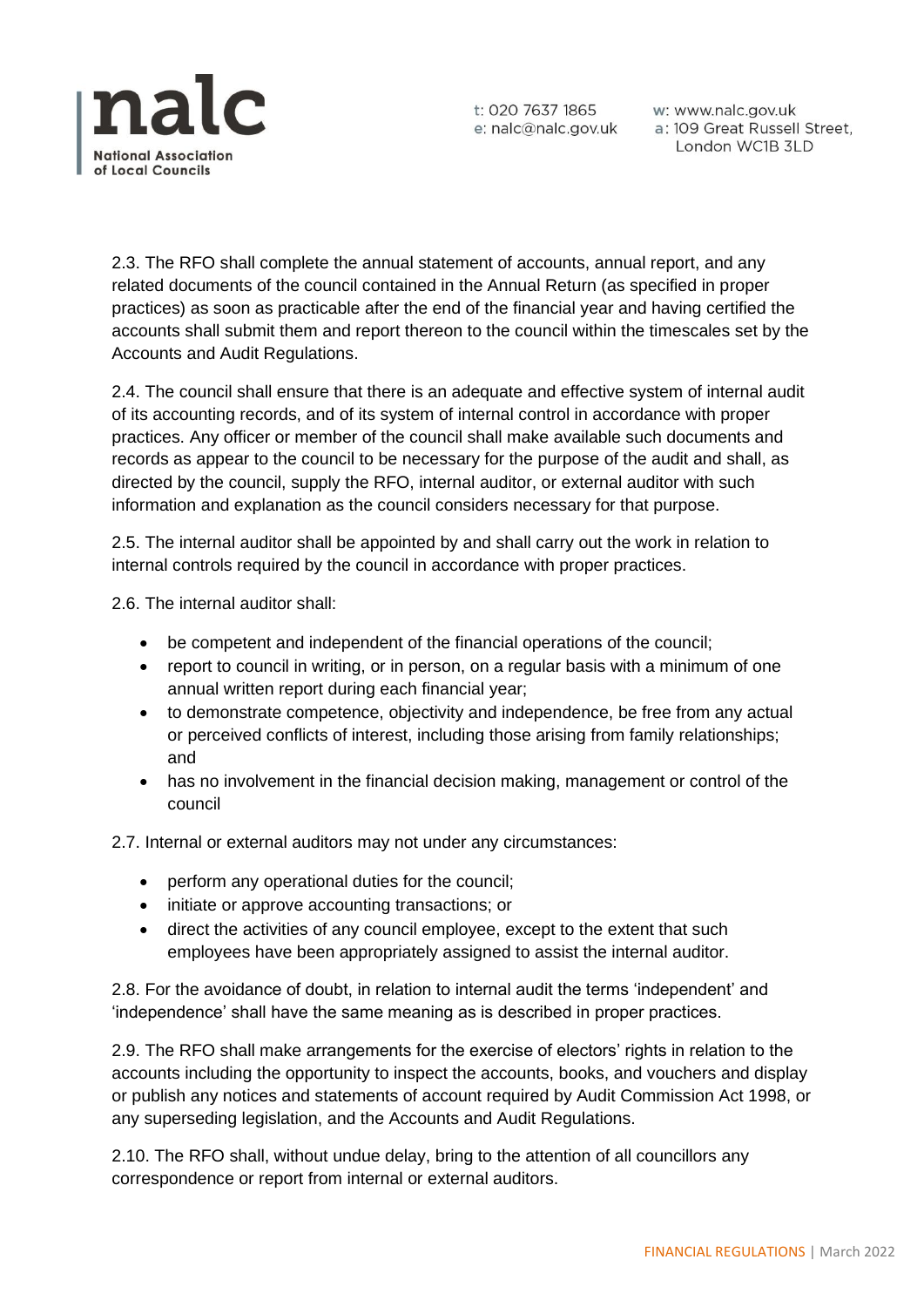

## **3. Annual estimates (budget) and forward planning**

3.2. The RFO must each year, by no later than December prepares detailed estimates of all receipts and payments including the use of reserves and all sources of funding for the following financial year in the form of a budget to be considered by the relevant committee and the council.

3.3. The council shall consider annual budget proposals in relation to the council's three-year forecast of revenue and capital receipts and payments including recommendations for the use of reserves and sources of funding and update the forecast accordingly.

3.4. The council shall fix the precept (council tax requirement), and relevant basic amount of council tax to be levied for the ensuing financial year not later than by the end of January each year. The RFO shall issue the precept to the billing authority and shall supply each member with a copy of the approved annual budget.

3.5. The approved annual budget shall form the basis of financial control for the ensuing year.

## **4. Budgetary control and authority to spend**

4.1. Expenditure on revenue items may be authorised up to the amounts included for that class of expenditure in the approved budget. This authority is to be determined by:

- the council for all items over £5,000:
- a duly delegated committee of the council for items over £500; or
- the Clerk, in conjunction with Chairman of Council or Chairman of the appropriate committee, for any items below £500.

Such authority is to be evidenced by a minute or by an authorisation slip duly signed by the Clerk, and where necessary also by the appropriate Chairman.

Contracts may not be disaggregated to avoid controls imposed by these regulations.

4.2. No expenditure may be authorised that will exceed the amount provided in the revenue budget for that class of expenditure other than by resolution of the council, or duly delegated committee. During the budget year and with the approval of council having considered fully the implications for public services, unspent and available amounts may be moved to other budget headings or to an earmarked reserve as appropriate ('virement').

4.3. Unspent provisions in the revenue or capital budgets for completed projects shall not be carried forward to a subsequent year.

4.4. The salary budgets are to be reviewed at least annually in October for the following financial year and such review shall be evidenced by a hard copy schedule signed by the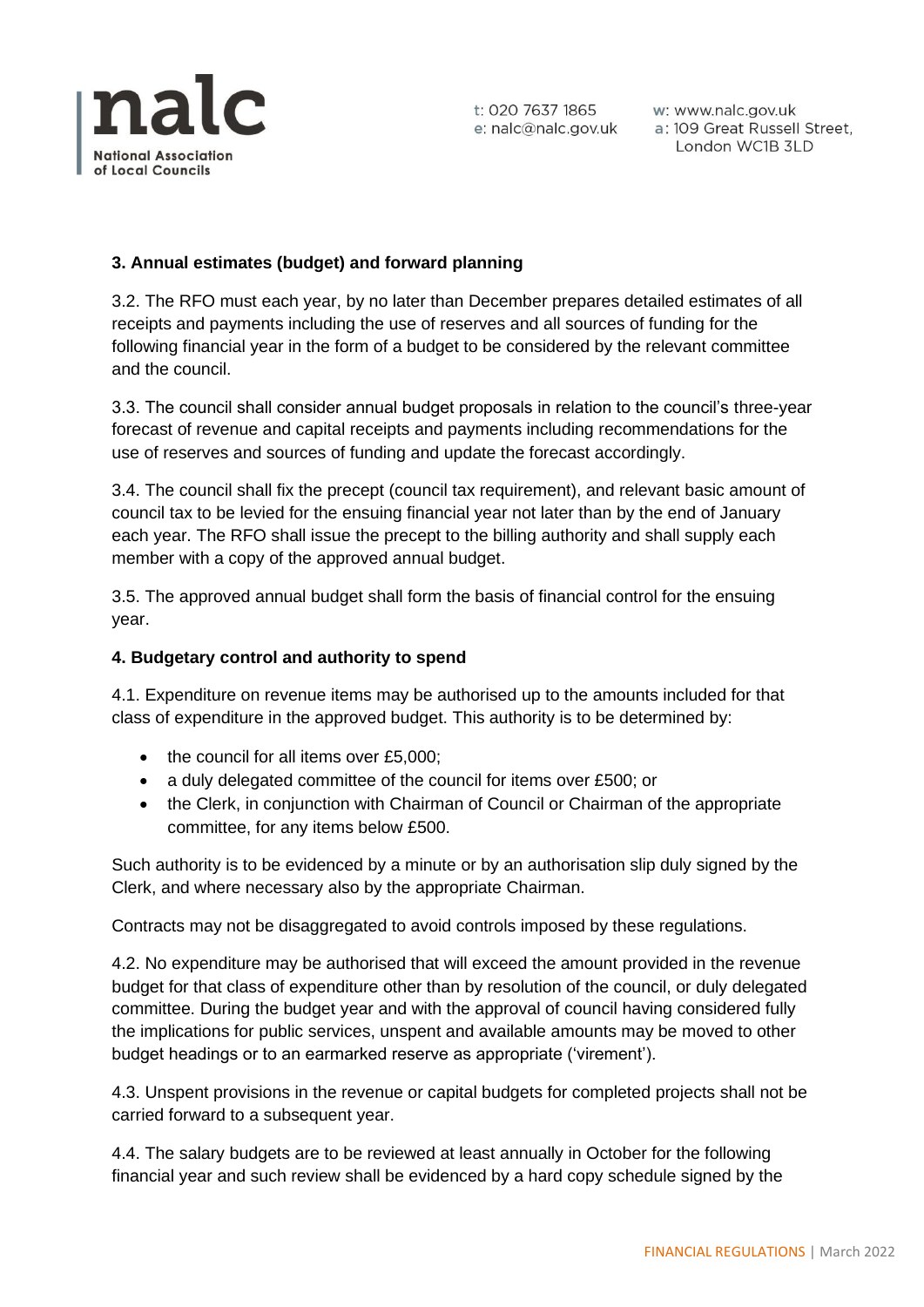

t: 020 7637 1865 w: www.nalc.gov.uk<br>e: nalc@nalc.gov.uk a: 109 Great Russell Street, London WC1B 3LD

Clerk and the Chairman of Council or relevant committee. The RFO will inform committees of any changes impacting on their budget requirement for the coming year in good time.

4.5. In cases of extreme risk to the delivery of council services, the clerk may authorise revenue expenditure on behalf of the council which in the clerk's judgement it is necessary to carry out. Such expenditure includes repair, replacement or other work, whether or not there is any budgetary provision for the expenditure, subject to a limit of £500. The Clerk shall report such action to the chairman as soon as possible and to the council as soon as practicable thereafter.

4.6. No expenditure shall be authorised in relation to any capital project and no contract entered into or tender accepted involving capital expenditure unless the council is satisfied that the necessary funds are available and the requisite borrowing approval has been obtained.

4.7. All capital works shall be administered in accordance with the council's standing orders and financial regulations relating to contracts.

4.8. The RFO shall regularly provide the council with a statement of receipts and payments to date under each head of the budgets, comparing actual expenditure to the appropriate date against that planned as shown in the budget. These statements are to be prepared at least at the end of each financial quarter and shall show explanations of material variances. For this purpose, "material" shall be in excess of £100 or 15% of the budget.

4.9. Changes in earmarked reserves shall be approved by council as part of the budgetary control process.

# **5. Banking arrangements and authorisation of payments**

5.1. The council's banking arrangements, including the bank mandate, shall be made by the RFO and approved by the council; banking arrangements may not be delegated to a committee. They shall be regularly reviewed for safety and efficiency.

5.2. The RFO shall prepare a schedule of payments requiring authorisation, forming part of the Agenda for the Meeting and, together with the relevant invoices, present the schedule to council or finance committee. The council / committee shall review the schedule for compliance and, having satisfied itself shall authorise payment by a resolution of the council. The approved schedule shall be ruled off and initialled by the Chairman of the Meeting. A detailed list of all payments shall be disclosed within or as an attachment to the minutes of the meeting at which payment was authorised. Personal payments (including salaries, wages, expenses and any payment made in relation to the termination of a contract of employment) may be summarised to remove public access to any personal information.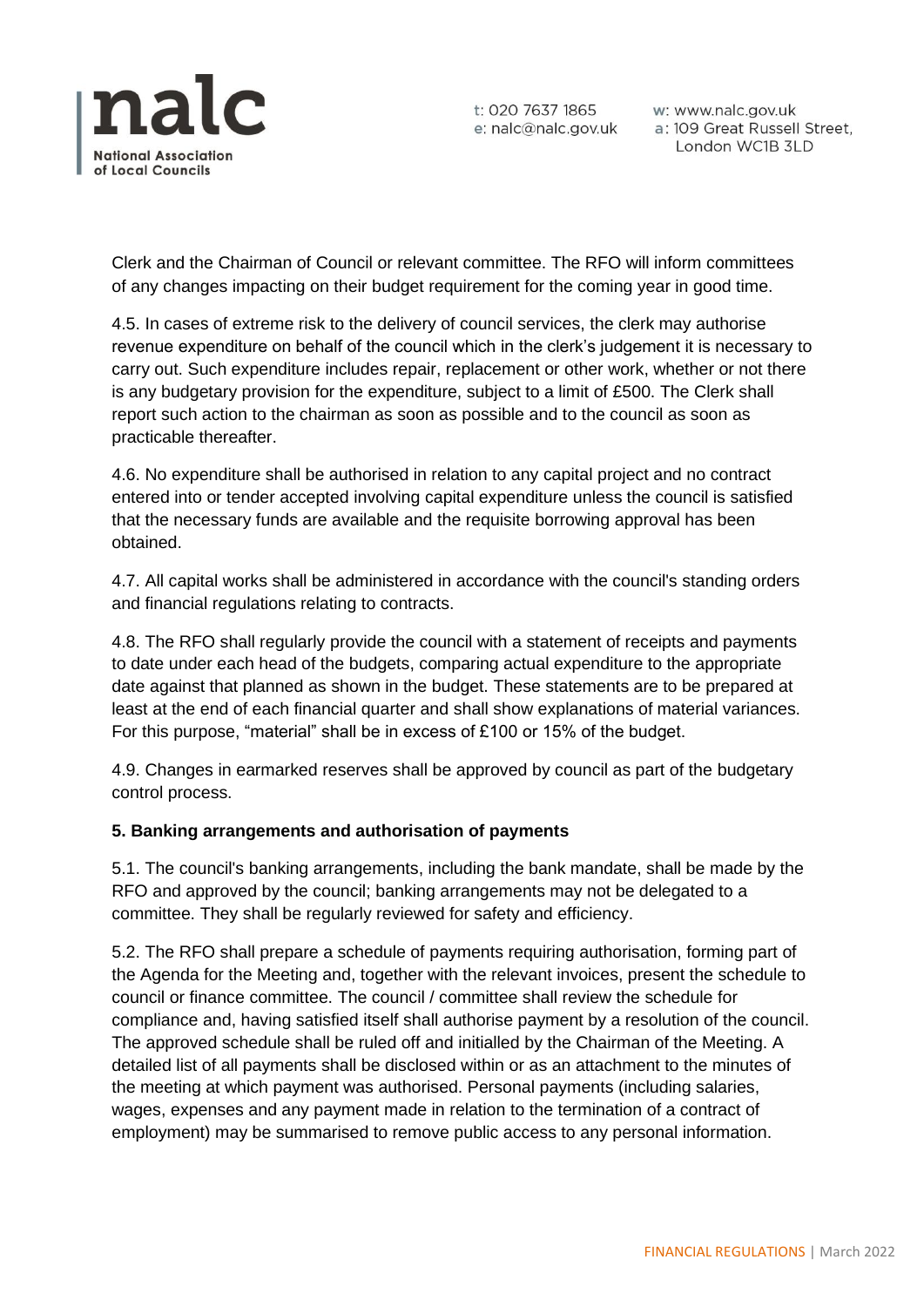

5.3. All invoices for payment shall be examined, verified and certified by the RFO to confirm that the work, goods or services to which each invoice relates has been received, carried out, examined and represents expenditure previously approved by the council.

5.4. The RFO shall examine invoices for arithmetical accuracy and analyse them to the appropriate expenditure heading. The RFO shall take all steps to pay all invoices submitted, and which are in order, at the next available council.

5.5. The Clerk and RFO shall have delegated authority to authorise the payment of items only in the following circumstances:

a) If a payment is necessary to avoid a charge to interest under the Late Payment of Commercial Debts (Interest) Act 1998, and the due date for payment is before the next scheduled Meeting of council, where the Clerk and RFO certify that there is no dispute or other reason to delay payment, provided that a list of such payments shall be submitted to the next appropriate meeting of council

b) An expenditure item authorised under 5.6 below (continuing contracts and obligations) provided that a list of such payments shall be submitted to the next appropriate meeting of council or

c) fund transfers within the councils banking arrangements up to the sum of £10,000, provided that a list of such payments shall be submitted to the next appropriate meeting of council

5.6. For each financial year the Clerk and RFO shall draw up a list of due payments which arise on a regular basis as the result of a continuing contract, statutory duty, or obligation (such as but not exclusively) Salaries, PAYE and NI, Superannuation Fund and regular maintenance contracts and the like for which council, or a duly authorised committee, may authorise payment for the year provided that the requirements of regulation 4.1 (Budgetary Controls) are adhered to, provided also that a list of such payments shall be submitted to the next appropriate meeting of council.

5.7. A record of regular payments made under 5.6 above shall be drawn up and be signed by two members on each and every occasion when payment is authorised - thus controlling the risk of duplicated payments being authorised and / or made.

5.8. In respect of grants a duly authorised committee shall approve expenditure within any limits set by council and in accordance with any policy statement approved by council. Any Revenue or Capital Grant in excess of £5,000 shall before payment, be subject to ratification by resolution of the council.

5.9. Members are subject to the Code of Conduct that has been adopted by the council and shall comply with the Code and Standing Orders when a decision to authorise or instruct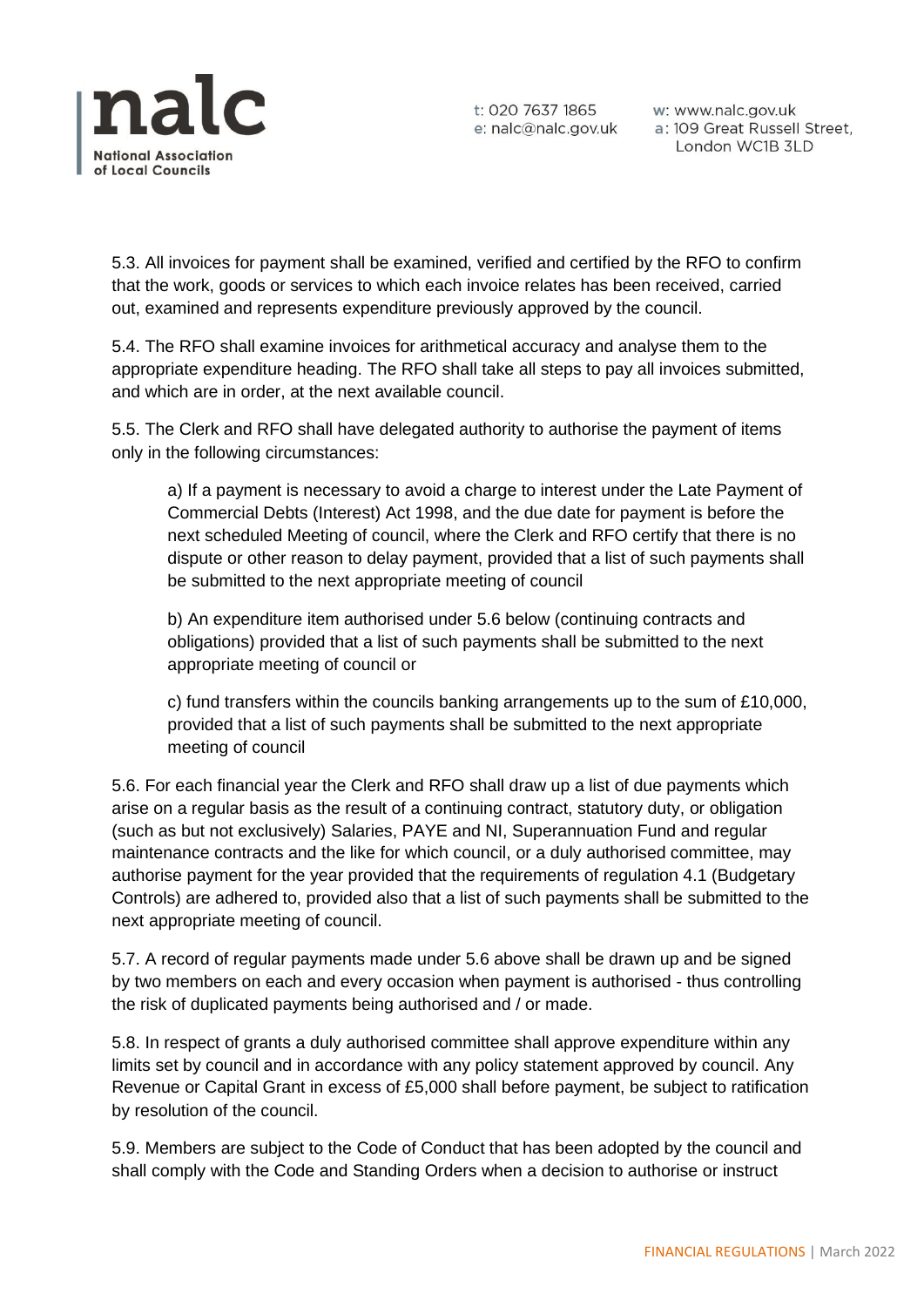

t: 020 7637 1865 w: www.nalc.gov.uk<br>e: nalc@nalc.gov.uk a: 109 Great Russell Street, London WC1B 3LD

payment is made in respect of a matter in which they have a disclosable pecuniary or other interest, unless a dispensation has been granted.

5.10. The council will aim to rotate the duties of members in these Regulations so that onerous duties are shared out as evenly as possible over time.

5.11. Any changes in the recorded details of suppliers, such as bank account records, shall be approved in writing by a Member.

## **6. Instructions for the making of payments**

6.1. The council will make safe and efficient arrangements for the making of its payments.

6.2. Following authorisation under Financial Regulation 5 above, the council, a duly delegated committee or, if so delegated, the Clerk or RFO shall give instruction that a payment shall be made.

6.3. All payments shall be affected by cheque or other instructions to the council's bankers, or otherwise, in accordance with a resolution of council or duly delegated committee.

6.4. Cheques or orders for payment drawn on the bank account in accordance with the schedule as presented to council or committee shall be signed by one member of council and countersigned by the Clerk, in accordance with a resolution instructing that payment. A member who is a bank signatory, having a connection by virtue of family or business relationships with the beneficiary of a payment, should not, under normal circumstances, be a signatory to the payment in question.

6.5. To indicate agreement of the details shown on the cheque or order for payment with the counterfoil and the invoice or similar documentation, the signatories shall each also initial the cheque counterfoil.

6.6. Cheques or orders for payment shall not normally be presented for signature other than at a council or committee meeting (including immediately before or after such a meeting). Any signatures obtained away from such meetings shall be reported to the council or Finance Committee at the next convenient meeting.

6.7. If thought appropriate by the council, payment for utility supplies (energy, telephone and water) and any National Non-Domestic Rates may be made by variable direct debit provided that the instructions are signed by two members and any payments are reported to council as made. The approval of the use of a variable direct debit shall be renewed by resolution of the council at least every two years.

6.8. If thought appropriate by the council, payment for certain items (principally salaries) may be made by banker's standing order provided that the instructions are signed, or otherwise evidenced by two members are retained and any payments are reported to council as made.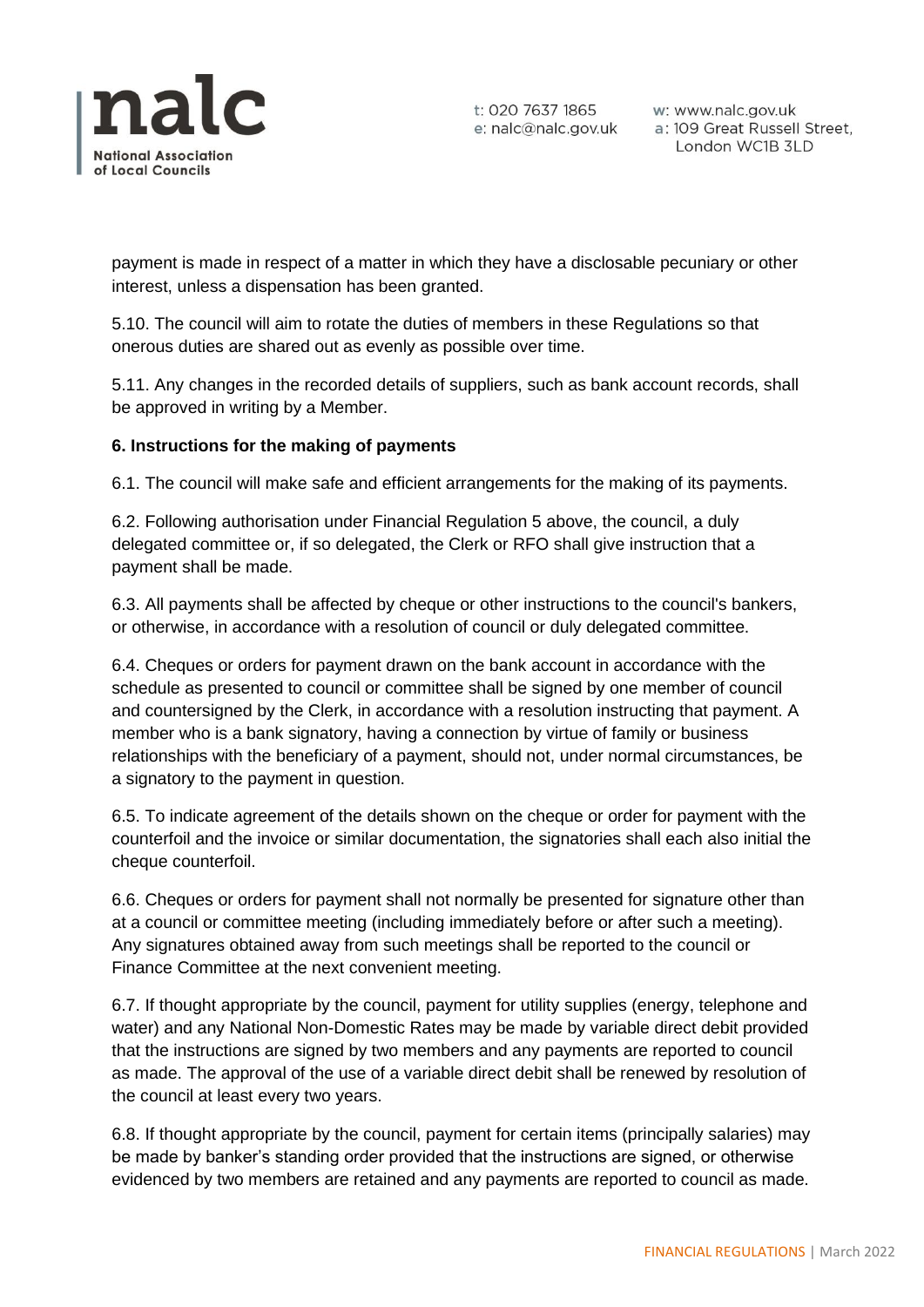

The approval of the use of a banker's standing order shall be renewed by resolution of the council at least every two years.

6.9. If thought appropriate by the council, payment for certain items may be made by BACS or CHAPS methods provided that the instructions for each payment are signed, or otherwise evidenced, by two authorised bank signatories, are retained and any payments are reported to council as made. The approval of the use of BACS or CHAPS shall be renewed by resolution of the council at least every two years.

6.10. If thought appropriate by the council payment for certain items may be made by internet banking transfer provided evidence is retained showing which members approved the payment.

6.11. Where a computer requires use of a personal identification number (PIN) or other password(s), for access to the council's records on that computer, a note shall be made of the PIN and Passwords and shall be handed to and retained by the Chairman of Council in a sealed dated envelope. This envelope may not be opened other than in the presence of two other councillors. After the envelope has been opened, in any circumstances, the PIN and / or passwords shall be changed as soon as practicable. The fact that the sealed envelope has been opened, in whatever circumstances, shall be reported to all members immediately and formally to the next available meeting of the council. This will not be required for a member's personal computer used only for remote authorisation of bank payments.

6.12. No employee or councillor shall disclose any PIN or password, relevant to the working of the council or its bank accounts, to any person not authorised in writing by the council or a duly delegated committee.

6.13. Regular back-up copies of the records on any computer shall be made and shall be stored securely away from the computer in question, and preferably off site.

6.14. The council, and any members using computers for the council's financial business, shall ensure that anti-virus, anti-spyware and firewall software with automatic updates, together with a high level of security, is used.

6.15. Where internet banking arrangements are made with any bank, the Clerk & RFO shall be appointed as the Service Administrator. The bank mandate approved by the council shall identify a number of councillors who will be authorised to approve transactions on those accounts. The bank mandate will state clearly the amounts of payments that can be instructed by the use of the Service Administrator alone, or by the Service Administrator with a stated number of approvals.

6.16. Access to any internet banking accounts will be directly to the access page (which may be saved under "favourites"), and not through a search engine or e-mail link. Remembered or saved passwords facilities must not be used on any computer used for council banking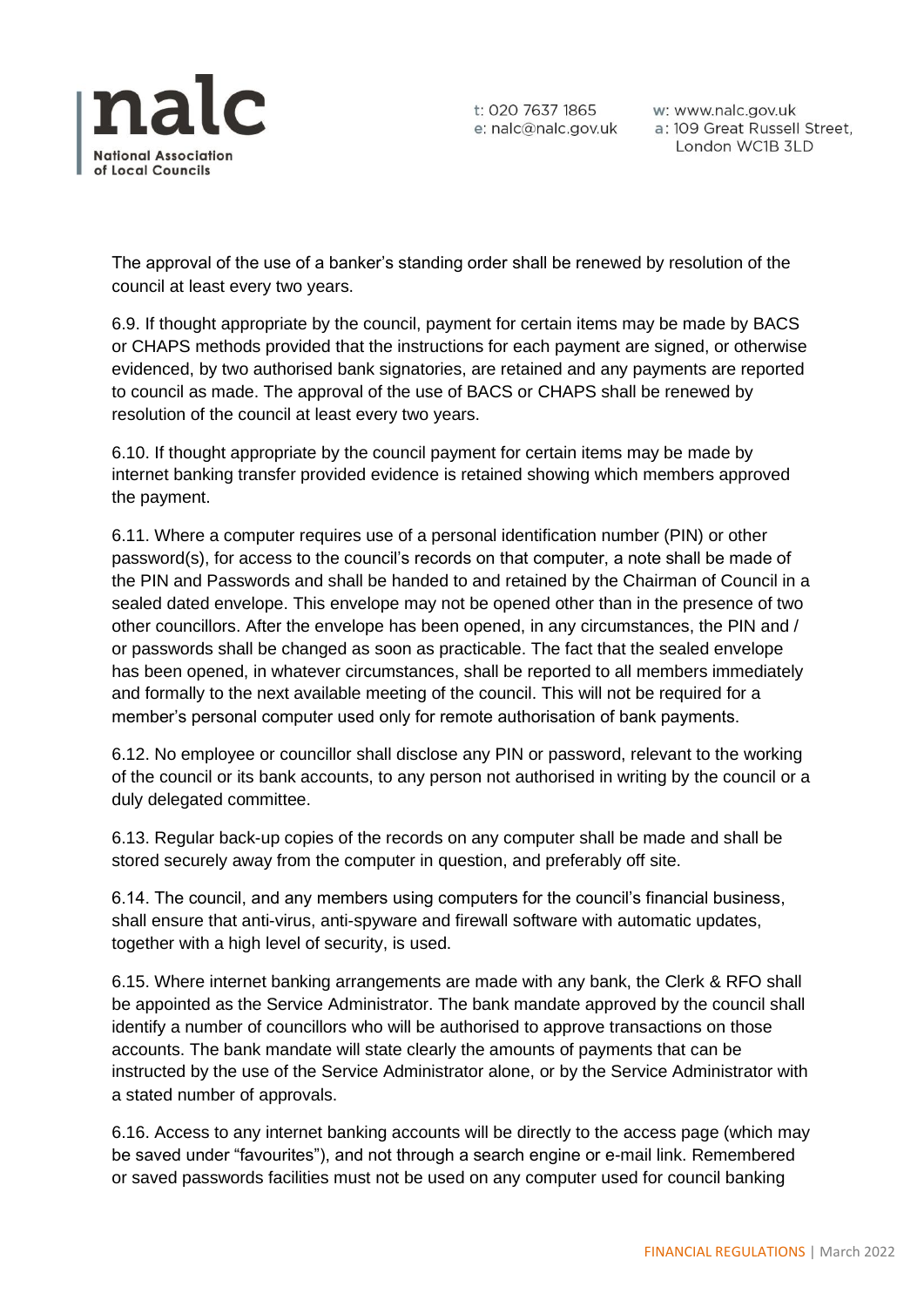

work. Breach of this Regulation will be treated as a very serious matter under these regulations.

6.17. Changes to account details for suppliers, which are used for internet banking may only be changed on written hard copy notification by the supplier and supported by hard copy authority for change signed by the Clerk & the RFO. A programme of regular checks of standing data with suppliers will be followed.

6.18. Any Debit Card issued for use will be specifically restricted to the Clerk & RFO and will also be restricted to a single transaction maximum value of £500 unless authorised by council or finance committee in writing before any order is placed.

6.19. A pre-paid debit card may be issued to employees with varying limits. These limits will be set by the council Finance Committee. Transactions and purchases made will be reported to the council / relevant committee and authority for topping-up shall be at the discretion of the council / relevant committee.

6.20. Any corporate credit card or trade card account opened by the council will be specifically restricted to use by the Clerk &RFO and shall be subject to automatic payment in full at each month-end. Personal credit or debit cards of members or staff shall not be used under any circumstances.

6.21. The council will not maintain any form of cash float. All cash received must be banked intact. Any payments made in cash by the Clerk & RFO (for example for postage or minor stationery items) shall be refunded on a regular basis, at least quarterly.

# **7. Payment of salaries**

7.1. As an employer, the council shall make arrangements to meet fully the statutory requirements placed on all employers by PAYE and National Insurance legislation. The payment of all salaries shall be made in accordance with payroll records and the rules of PAYE and National Insurance currently operating, and salary rates shall be as agreed by council, or duly delegated committee.

7.2. Payment of salaries and payment of deductions from salary such as may be required to be made for tax, national insurance and pension contributions, or similar statutory or discretionary deductions must be made in accordance with the payroll records and on the appropriate dates stipulated in employment contracts, provided that each payment is reported to the next available council meeting, as set out in these regulations above.

7.3. No changes shall be made to any employee's pay, emoluments, or terms and conditions of employment without the prior consent of the council /HR committee.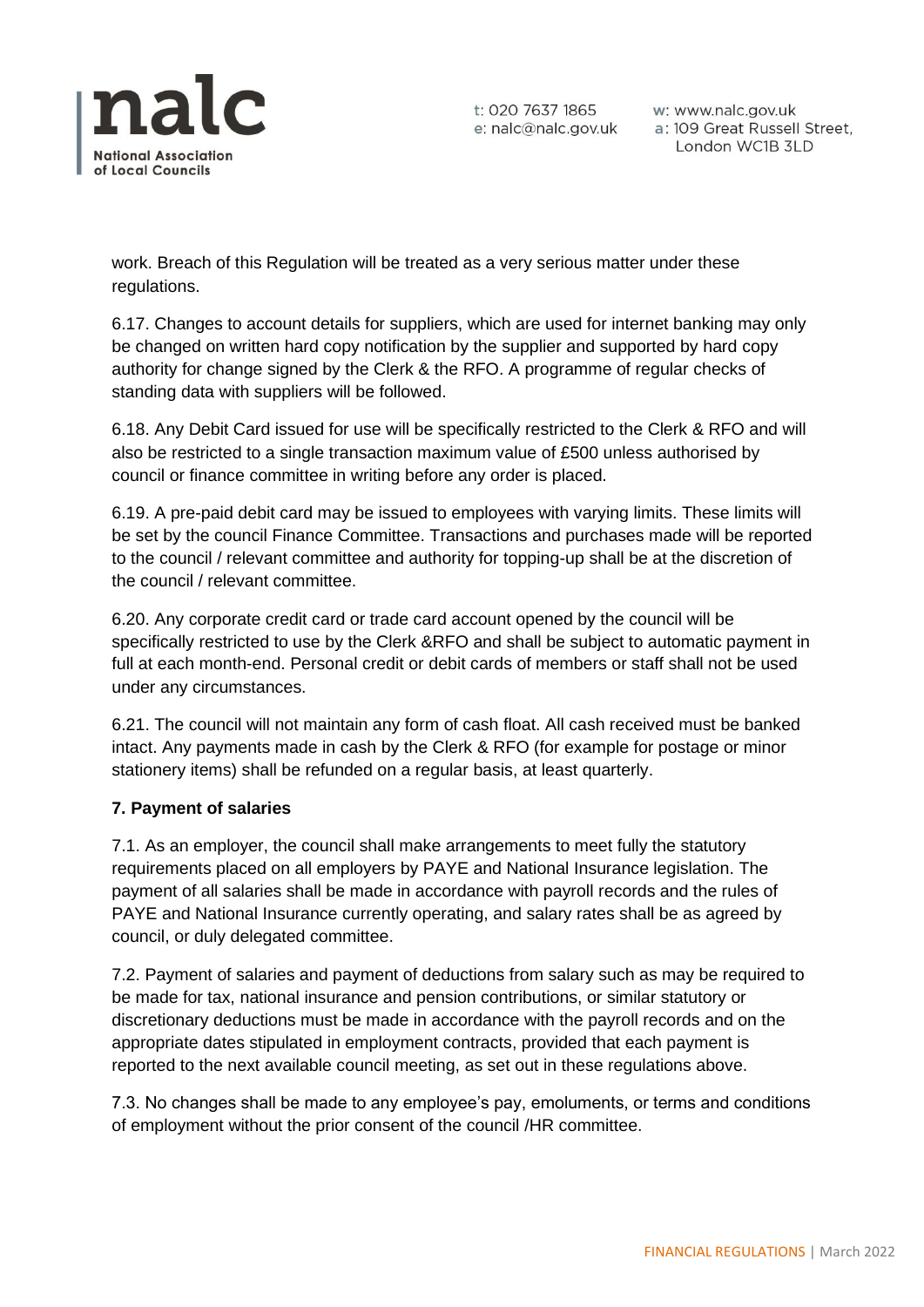

t: 020 7637 1865 w: www.nalc.gov.uk<br>e: nalc@nalc.gov.uk a: 109 Great Russell Street, London WC1B 3LD

7.4. Each and every payment to employees of net salary and to the appropriate creditor of the statutory and discretionary deductions shall be recorded in a separate confidential record (confidential cash book). This confidential record is not open to inspection or review (under the Freedom of Information Act 2000 or otherwise) other than:

a) by any councillor who can demonstrate a need to know;

- b) by the internal auditor;
- c) by the external auditor; or

d) by any person authorised under Audit Commission Act 1998, or any superseding legislation.

7.5. The total of such payments in each calendar month shall be reported with all other payments as made as may be required under these Financial Regulations, to ensure that only payments due for the period have actually been paid.

7.6. An effective system of personal performance management should be maintained for the senior officers.

7.7. Any termination payments shall be supported by a clear business case and reported to the council. Termination payments shall only be authorised by council.

7.8. Before employing interim staff, the council must consider a full business case.

### **8. Loans and investments**

8.1. All borrowings shall be affected in the name of the council, after obtaining any necessary borrowing approval. Any application for borrowing approval shall be approved by Council as to terms and purpose. The application for borrowing approval, and subsequent arrangements for the loan shall only be approved by full council.

8.2. Any financial arrangement which does not require formal borrowing approval from the Secretary of State/Welsh Assembly Government (such as Hire Purchase or Leasing of tangible assets) shall be subject to approval by the full council. In each case a report in writing shall be provided to council in respect of value for money for the proposed transaction.

8.3. The council will arrange with the council's banks and investment providers for the sending of a copy of each statement of account to the Chairman of the council at the same time as one is issued to the Clerk & RFO.

8.4. All loans and investments shall be negotiated in the name of the council and shall be for a set period in accordance with council policy.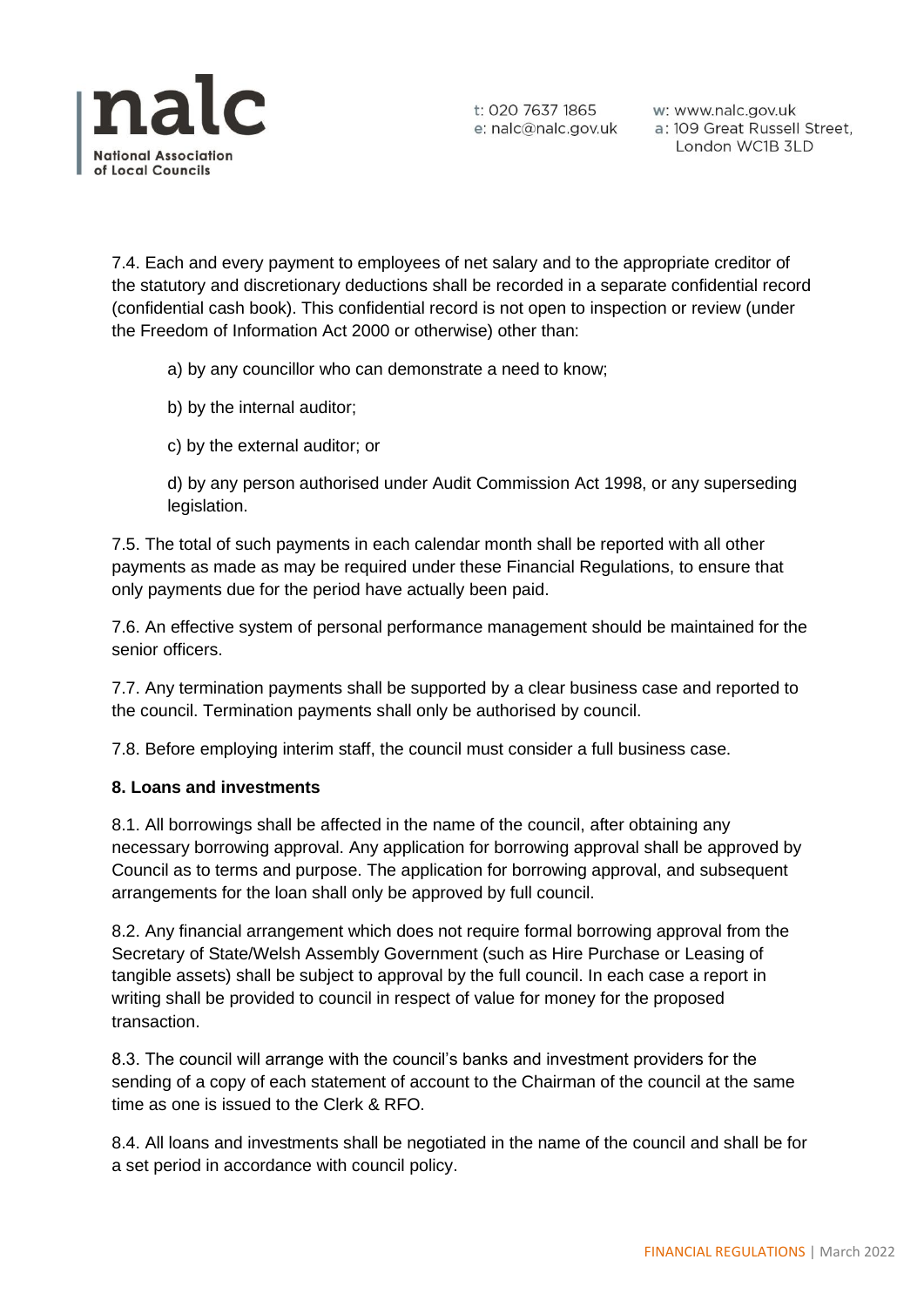

t: 020 7637 1865 w: www.nalc.gov.uk<br>e: nalc@nalc.gov.uk a: 109 Great Russell Street, London WC1B 3LD

8.5. The council shall consider the need for an Investment Strategy and Policy which, if drawn up, shall be in accordance with relevant regulations, proper practices and guidance. Any Strategy and Policy shall be reviewed by the council at least annually.

8.6. All investments of money under the control of the council shall be in the name of the council.

8.7. All investment certificates and other documents relating thereto shall be retained in the custody of the RFO.

8.8. Payments in respect of short term or long-term investments, including transfers between bank accounts held in the same bank, or branch, shall be made in accordance with Regulation 5 (Authorisation of payments) and Regulation 6 (Instructions for payments).

## **9. Income**

9.1. The collection of all sums due to the council shall be the responsibility of and under the supervision of the RFO.

9.2. Particulars of all charges to be made for work done, services rendered or goods supplied shall be agreed annually by the council, notified to the RFO and the RFO shall be responsible for the collection of all accounts due to the council.

9.3. The council will review all fees and charges at least annually, following a report of the Clerk.

9.4. Any sums found to be irrecoverable and any bad debts shall be reported to the council and shall be written off in the year.

9.5. All sums received on behalf of the council shall be banked intact as directed by the RFO. In all cases, all receipts shall be deposited with the council's bankers with such frequency as the RFO considers necessary.

9.6. The origin of each receipt shall be entered on the paying-in slip.

9.7. Personal cheques shall not be cashed out of money held on behalf of the council.

9.8. The RFO shall promptly complete any VAT Return that is required. Any repayment claim due in accordance with VAT Act 1994 section 33 shall be made at least annually coinciding with the financial year end.

9.9. Where any significant sums of cash are regularly received by the council, the RFO shall take such steps as are agreed by the council to ensure that more than one person is present when the cash is counted in the first instance, that there is a reconciliation to some form of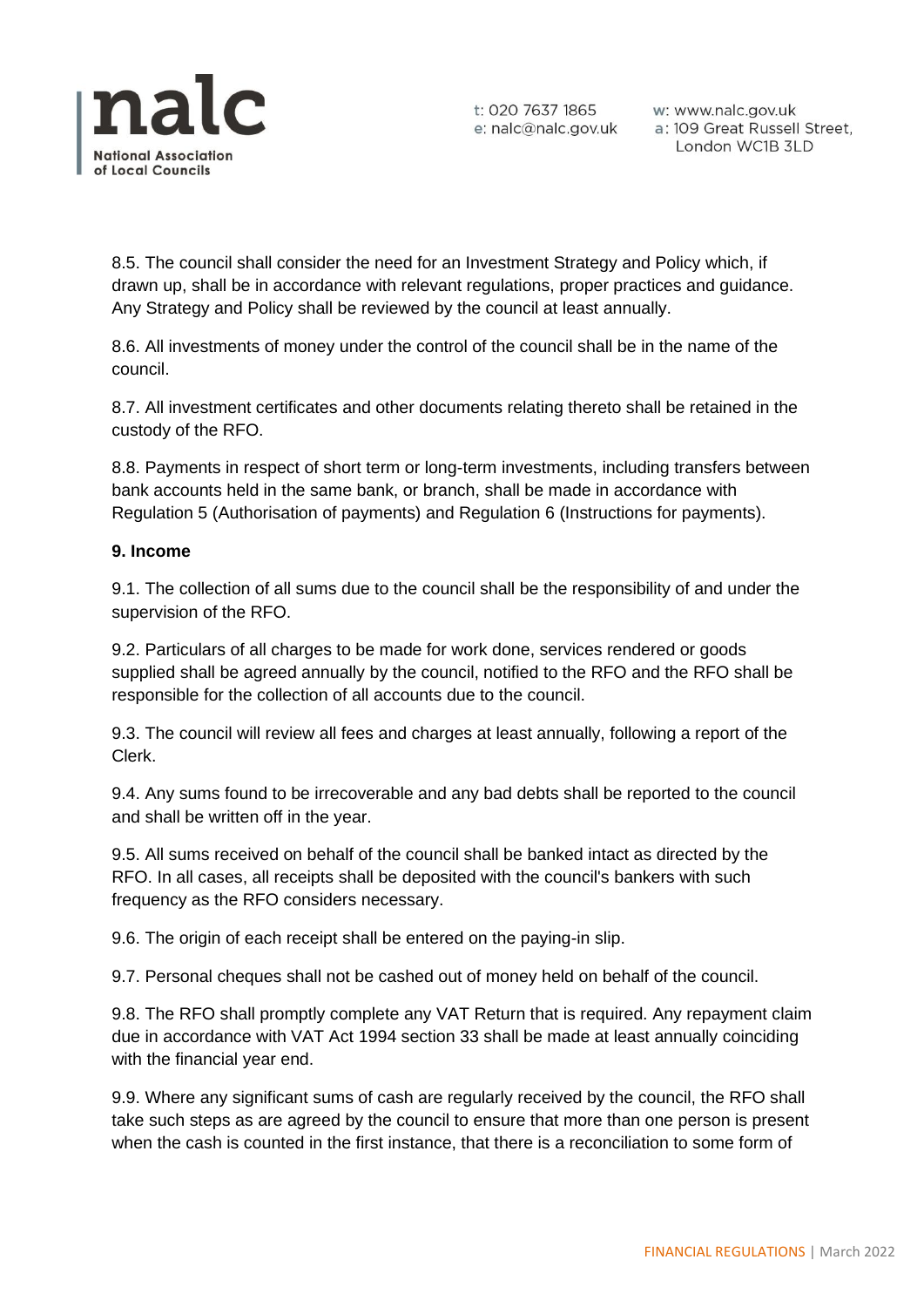

control such as ticket issues, and that appropriate care is taken in the security and safety of individuals banking such cash.

9.10. Any income arising which is the property of a charitable trust shall be paid into a charitable bank account. Instructions for the payment of funds due from the charitable trust to the council (to meet expenditure already incurred by the authority) will be given by the Managing Trustees of the charity meeting separately from any council meeting (see also Regulation 16 below).

## **10. Orders for work, goods and services**

10.1. An official order or letter shall be issued for all work, goods and services unless a formal contract is to be prepared or an official order would be inappropriate. Copies of orders shall be retained.

10.2. Order books shall be controlled by the RFO.

10.3. All members and officers are responsible for obtaining value for money at all times. An officer issuing an official order shall ensure as far as reasonable and practicable that the best available terms are obtained in respect of each transaction, usually by obtaining three or more quotations or estimates from appropriate suppliers, subject to any de minimis provisions in Regulation 11.1 below.

10.4. A member may not issue an official order or make any contract on behalf of the council.

10.5. The RFO shall verify the lawful nature of any proposed purchase before the issue of any order, and in the case of new or infrequent purchases or payments, the RFO shall ensure that the statutory authority shall be reported to the meeting at which the order is approved so that the minutes can record the power being used.

### **11. Contracts**

11.1. Procedures as to contracts are laid down as follows:

a) Every contract shall comply with these financial regulations, and no exceptions shall be made otherwise than in an emergency provided that this regulation need not apply to contracts which relate to items (i) to (vi) below:

i. for the supply of gas, electricity, water, sewerage and telephone services;

ii. for specialist services such as are provided by legal professionals acting in disputes;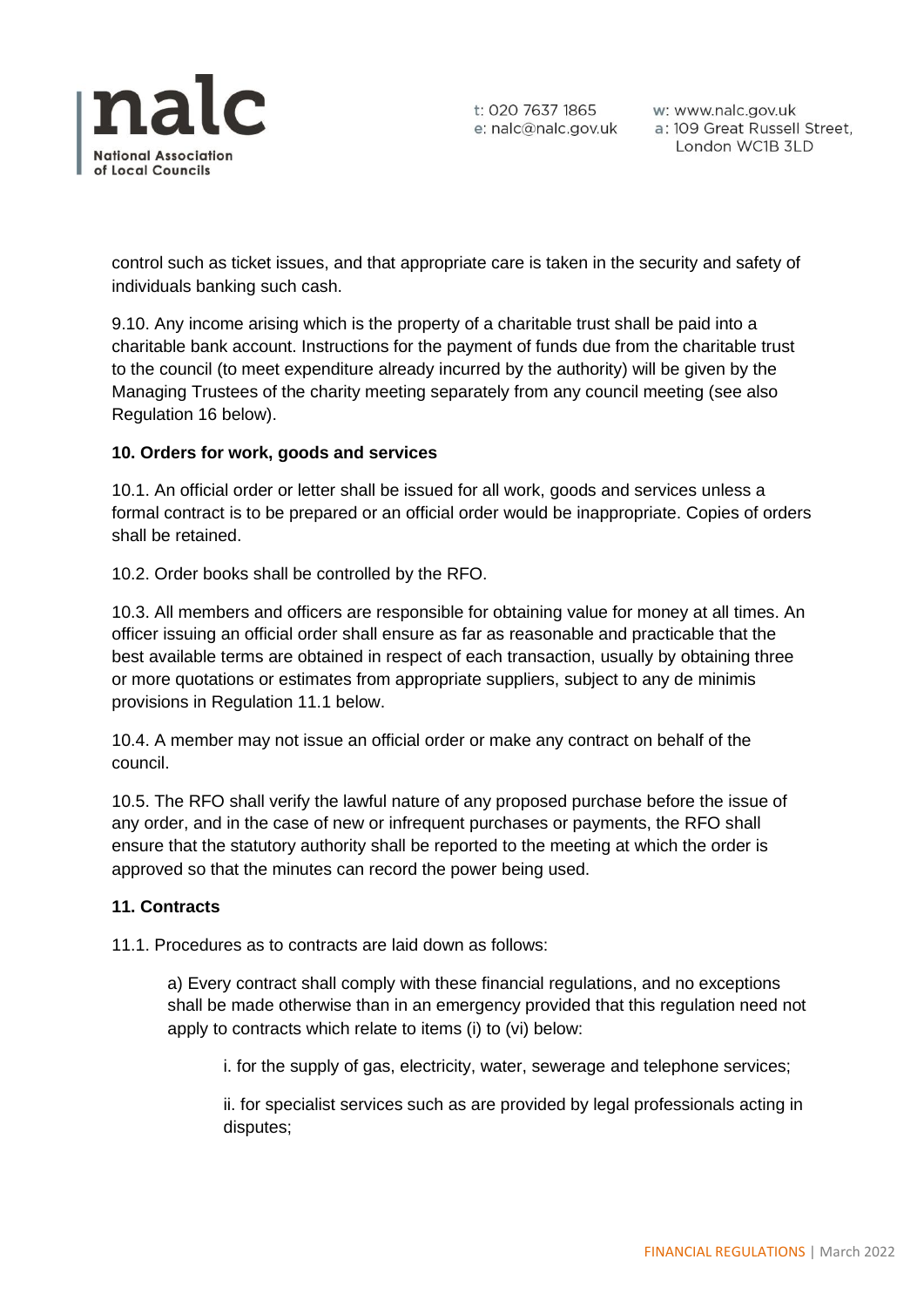

t: 020 7637 1865 e: nalc@nalc.gov.uk

w: www.nalc.gov.uk a: 109 Great Russell Street, London WC1B 3LD

iii. for work to be executed or goods or materials to be supplied which consist of repairs to or parts for existing machinery or equipment or plant;

iv. for work to be executed or goods or materials to be supplied which constitute an extension of an existing contract by the council;

v. for additional audit work of the external auditor up to an estimated value of £500 (in excess of this sum the Clerk and RFO shall act after consultation with the Chairman and Vice Chairman of council); and

vi. for goods or materials proposed to be purchased which are proprietary articles and / or are only sold at a fixed price.

b) Where the council intends to procure or award a public supply contract, public service contract or public works contract as defined by The Public Contracts Regulations 2015 ("the Regulations") which is valued at £25,000 or more, the council shall comply with the relevant requirements of the Regulations<sup>2</sup>.

c) The full requirements of The Regulations, as applicable, shall be followed in respect of the tendering and award of a public supply contract, public service contract or public works contract which exceed thresholds in The Regulations set by the Public Contracts Directive 2014/24/EU (which may change from time to time)<sup>3</sup>.

d) When applications are made to waive financial regulations relating to contracts to enable a price to be negotiated without competition the reason shall be embodied in a recommendation to the council.

e) Such invitation to tender shall state the general nature of the intended contract and the Clerk shall obtain the necessary technical assistance to prepare a specification in appropriate cases. The invitation shall in addition state that tenders must be addressed to the Clerk in the ordinary course of post. Each tendering firm shall be supplied with a specifically marked envelope in which the tender is to be sealed and remain sealed until the prescribed date for opening tenders for that contract.

f) All sealed tenders shall be opened at the same time on the prescribed date by the Clerk in the presence of at least one member of council.

<sup>&</sup>lt;sup>2</sup> The Regulations require councils to use the Contracts Finder website to advertise contract opportunities, set out the procedures to be followed in awarding new contracts and to publicise the award of new contracts

<sup>&</sup>lt;sup>3</sup> Thresholds currently applicable are:

a) For public supply and public service contracts 209,000 Euros (£181,302)

b) For public works contracts 5,225,000 Euros (£4,551,413)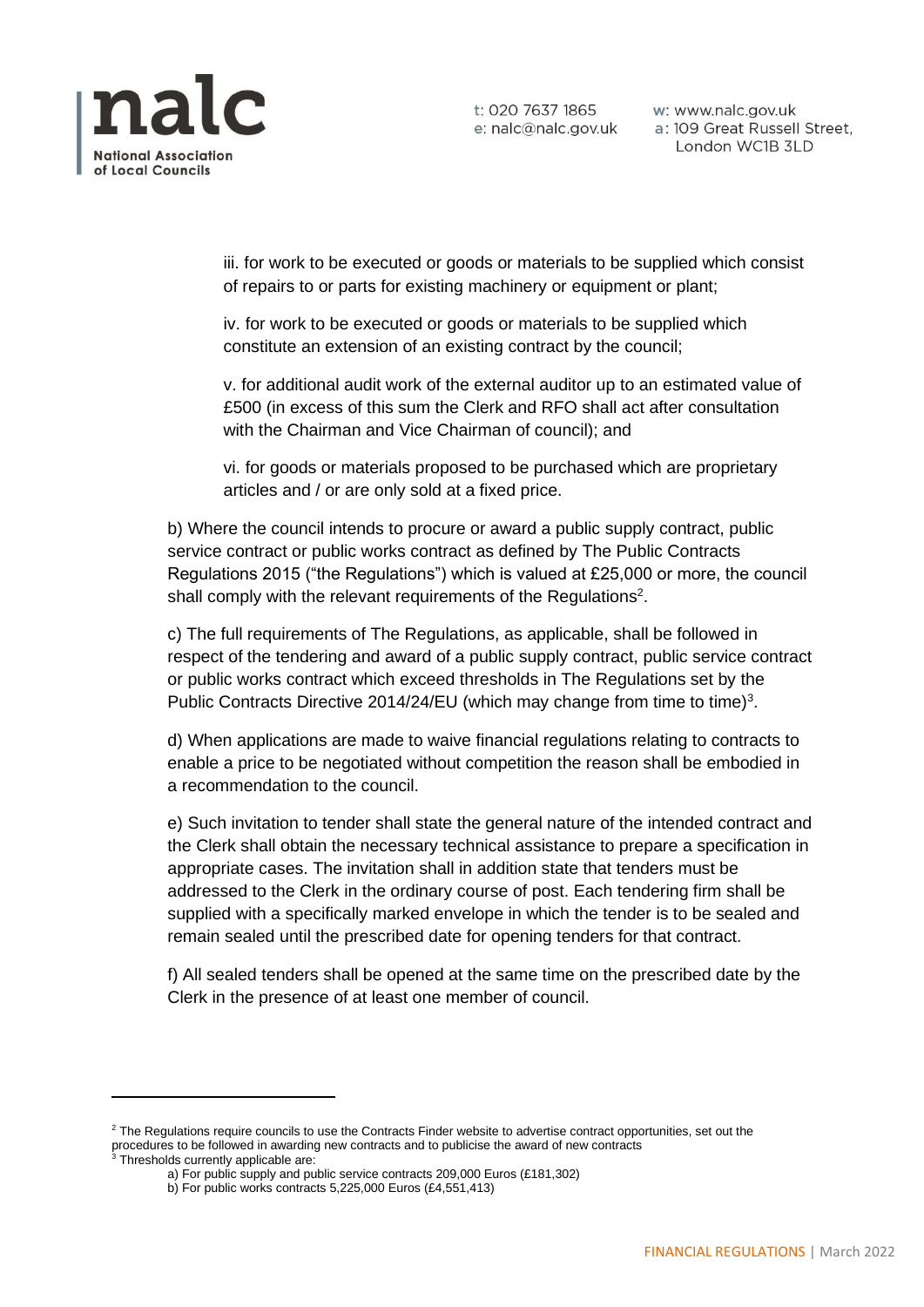

t: 020 7637 1865 e: nalc@nalc.gov.uk

w: www.nalc.gov.uk a: 109 Great Russell Street, London WC1B 3LD

g) Any invitation to tender issued under this regulation shall be subject to Standing Orders[], <sup>4</sup>[insert reference of the council's relevant standing order] and shall refer to the terms of the Bribery Act 2010.

- 1. h) When it is to enter into a contract of less than £25,000 in value for the supply of goods or materials or for the execution of works or specialist services other than such goods, materials, works or specialist services as are excepted as set out in paragraph (a) When it is to enter into a contract of less than £25,000 in value for the supply of goods or materials or for the execution of works or specialist services other than such goods, materials, works or specialist services as are excepted as set out in paragraph (a) the Clerk or RFO shall obtain
	- £5,000 £10,000 obtain three quotations
	- £10,001 £24,999 obtain three written quotations
	- £25,000+ full tender procedure as set out in (b) above

Otherwise, Regulation 10.3 above shall apply.

i) The council shall not be obliged to accept the lowest or any tender, quote or estimate.

j) Should it occur that the council, or duly delegated committee, does not accept any tender, quote or estimate, the work is not allocated and the council requires further pricing, provided that the specification does not change, no person shall be permitted to submit a later tender, estimate or quote who was present when the original decision-making process was being undertaken.

### **12. Payments under contracts for building or other construction works]**

12.1. Payments on account of the contract sum shall be made within the time specified in the contract by the RFO upon authorised certificates of the architect or other consultants engaged to supervise the contract (subject to any percentage withholding as may be agreed in the particular contract).

12.2. Where contracts provide for payment by instalments the RFO shall maintain a record of all such payments. In any case where it is estimated that the total cost of work carried out under a contract, excluding agreed variations, will exceed the contract sum of 5% or more a report shall be submitted to the council.

<sup>4</sup> Based on NALC's Model Standing Order 18d ©NALC 2018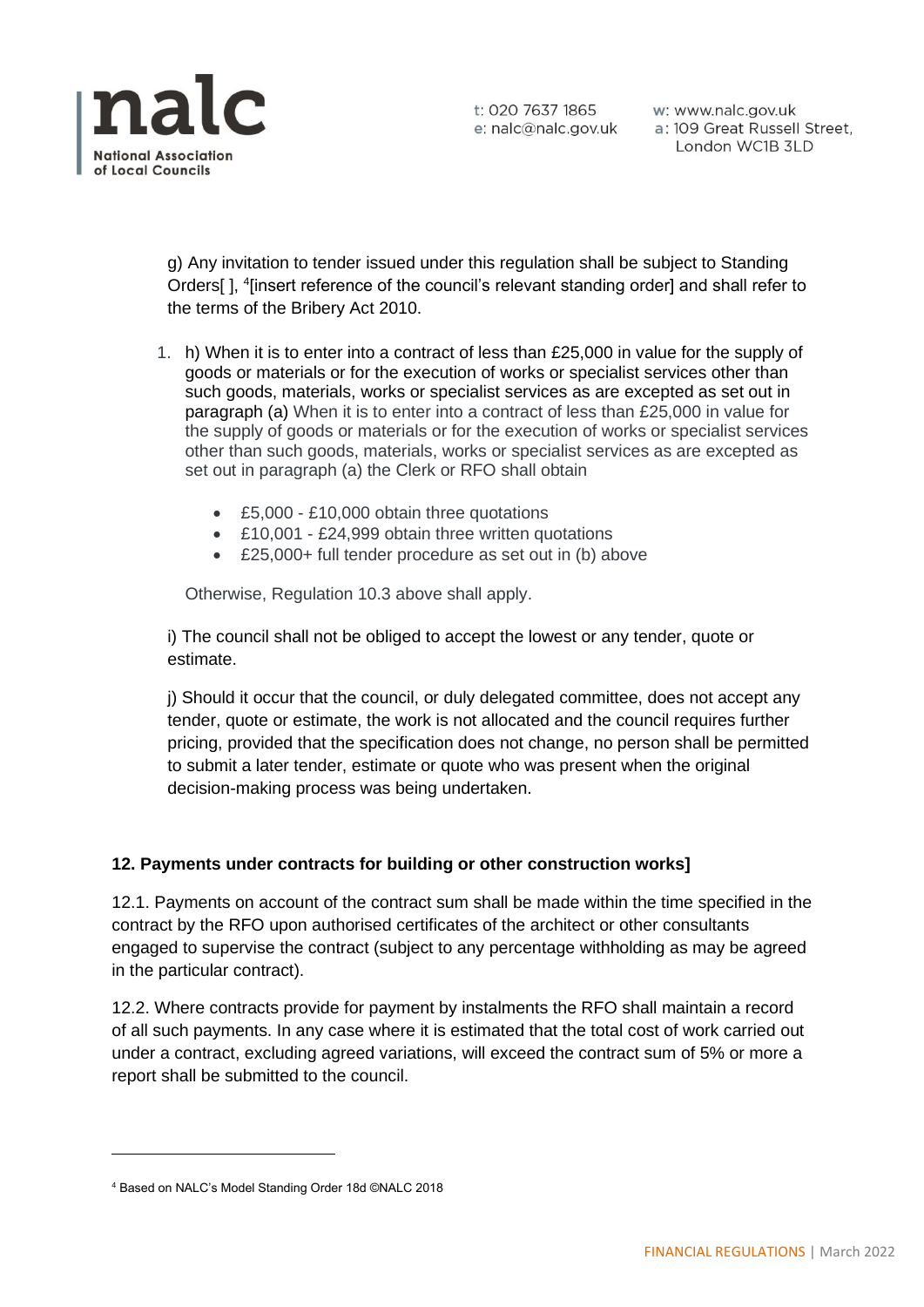

12.3. Any variation to a contract or addition to or omission from a contract must be approved by the council and Clerk to the contractor in writing, the council being informed where the final cost is likely to exceed the financial provision.

## **14. Assets, properties and estates**

14.1. The Clerk shall make appropriate arrangements for the custody of all title deeds and Land Registry Certificates of properties held by the council. The RFO shall ensure a record is maintained of all properties held by the council, recording the location, extent, plan, reference, purchase details, nature of the interest, tenancies granted, rents payable and purpose for which held in accordance with Accounts and Audit Regulations.

14.2. No tangible moveable property shall be purchased or otherwise acquired, sold, leased or otherwise disposed of, without the authority of the council, together with any other consents required by law, save where the estimated value of any one item of tangible movable property does not exceed£250.

14.3. No real property (interests in land) shall be sold, leased or otherwise disposed of without the authority of the council, together with any other consents required by law. In each case a report in writing shall be provided to council in respect of valuation and surveyed condition of the property (including matters such as planning permissions and covenants) together with a proper business case (including an adequate level of consultation with the electorate).

14.4. No real property (interests in land) shall be purchased or acquired without the authority of the full council. In each case a report in writing shall be provided to council in respect of valuation and surveyed condition of the property (including matters such as planning permissions and covenants) together with a proper business case (including an adequate level of consultation with the electorate).

14.5. Subject only to the limit set in Regulation 14.2 above, no tangible moveable property shall be purchased or acquired without the authority of the full council. In each case a report in writing shall be provided to council with a full business case.

14.6. The RFO shall ensure that an appropriate and accurate Register of Assets and Investments is kept up to date. The continued existence of tangible assets shown in the Register shall be verified at least annually, possibly in conjunction with a health and safety inspection of assets.

### **15. Insurance**

15.1. Following the annual risk assessment (per Regulation 17), the RFO shall effect all insurances and negotiate all claims on the council's insurers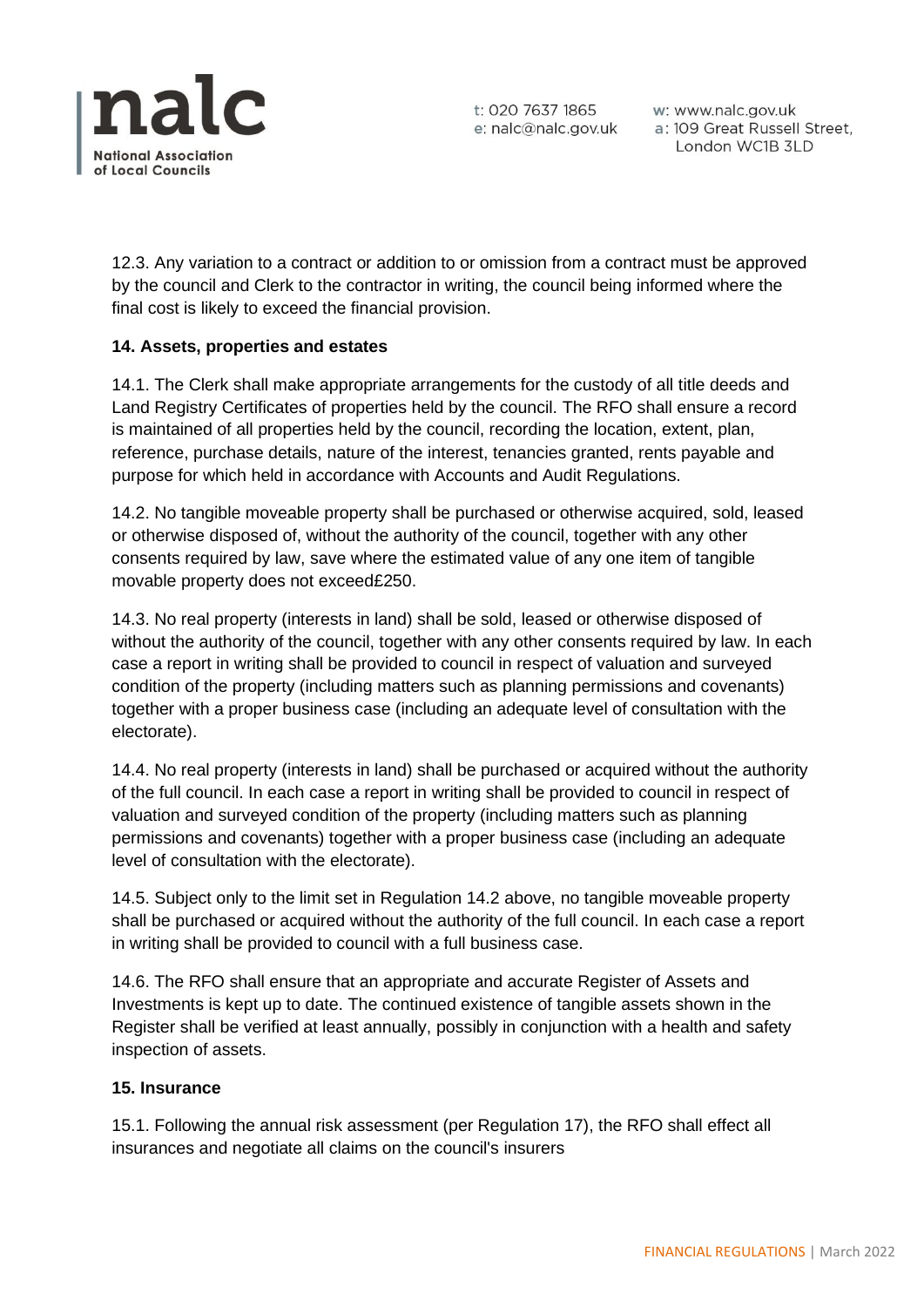

15.3. The RFO shall keep a record of all insurances effected by the council and the property and risks covered thereby and annually review it.

15.4. The RFO shall be notified of any loss liability or damage or of any event likely to lead to a claim, and shall report these to council at the next available meeting.

15.5. All appropriate members and employees of the council shall be included in a suitable form of security or fidelity guarantee insurance which shall cover the maximum risk exposure as determined [annually] by the council, or duly delegated committee.

# **16. Charities**

16.1. Where the council is sole managing trustee of a charitable body the Clerk and RFO shall ensure that separate accounts are kept of the funds held on charitable trusts and separate financial reports made in such form as shall be appropriate, in accordance with Charity Law and legislation, or as determined by the Charity Commission. The Clerk and RFO shall arrange for any audit or independent examination as may be required by Charity Law or any Governing Document.

### **17. Risk management**

17.1. The council is responsible for putting in place arrangements for the management of risk. The Clerk / RFO shall prepare, for approval by the council, risk management policy statements in respect of all activities of the council. Risk policy statements and consequential risk management arrangements shall be reviewed by the council at least annually.

17.2. When considering any new activity, the Clerk / RFO shall prepare a draft risk assessment including risk management proposals for consideration and adoption by the council.

### **18. Suspension and revision of Financial Regulations**

18.1. It shall be the duty of the council to review the Financial Regulations of the council from time to time. The Clerk shall make arrangements to monitor changes in legislation or proper practices and shall advise the council of any requirement for a consequential amendment to these Financial Regulations.

18.2. The council may, by resolution of the council duly notified prior to the relevant meeting of council, suspend any part of these Financial Regulations provided that reasons for the suspension are recorded and that an assessment of the risks arising has been drawn up and presented in advance to all members of council.

The Model Financial Regulations templates were produced by the National Association of Local Councils (NALC) in July 2019 for the purpose of its member councils and county